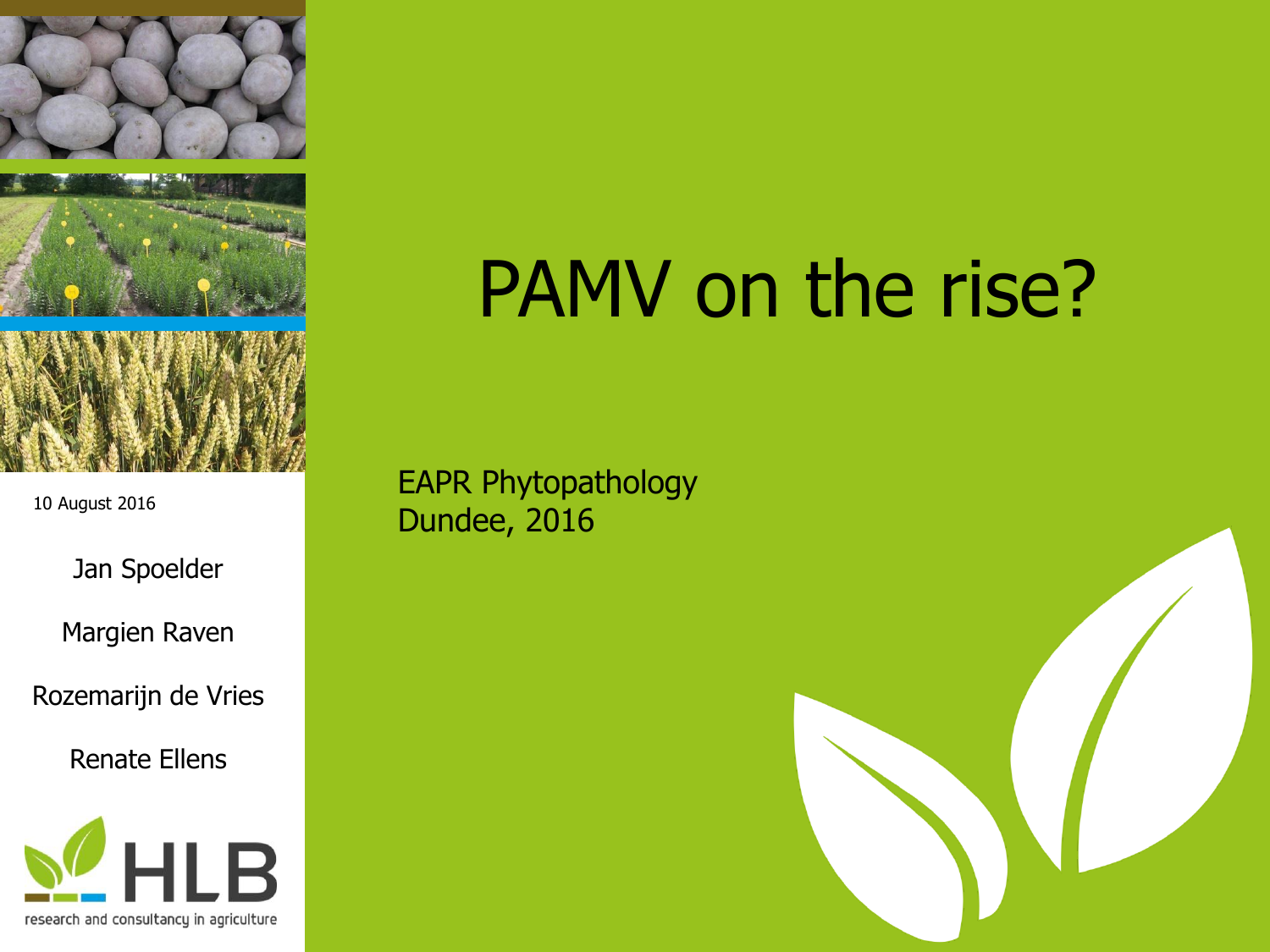



Performing diagnostics on wide variety of crops from both trial and production fields

Main focus on potato due to location, crop importance and potato generally being a bit of a wuss.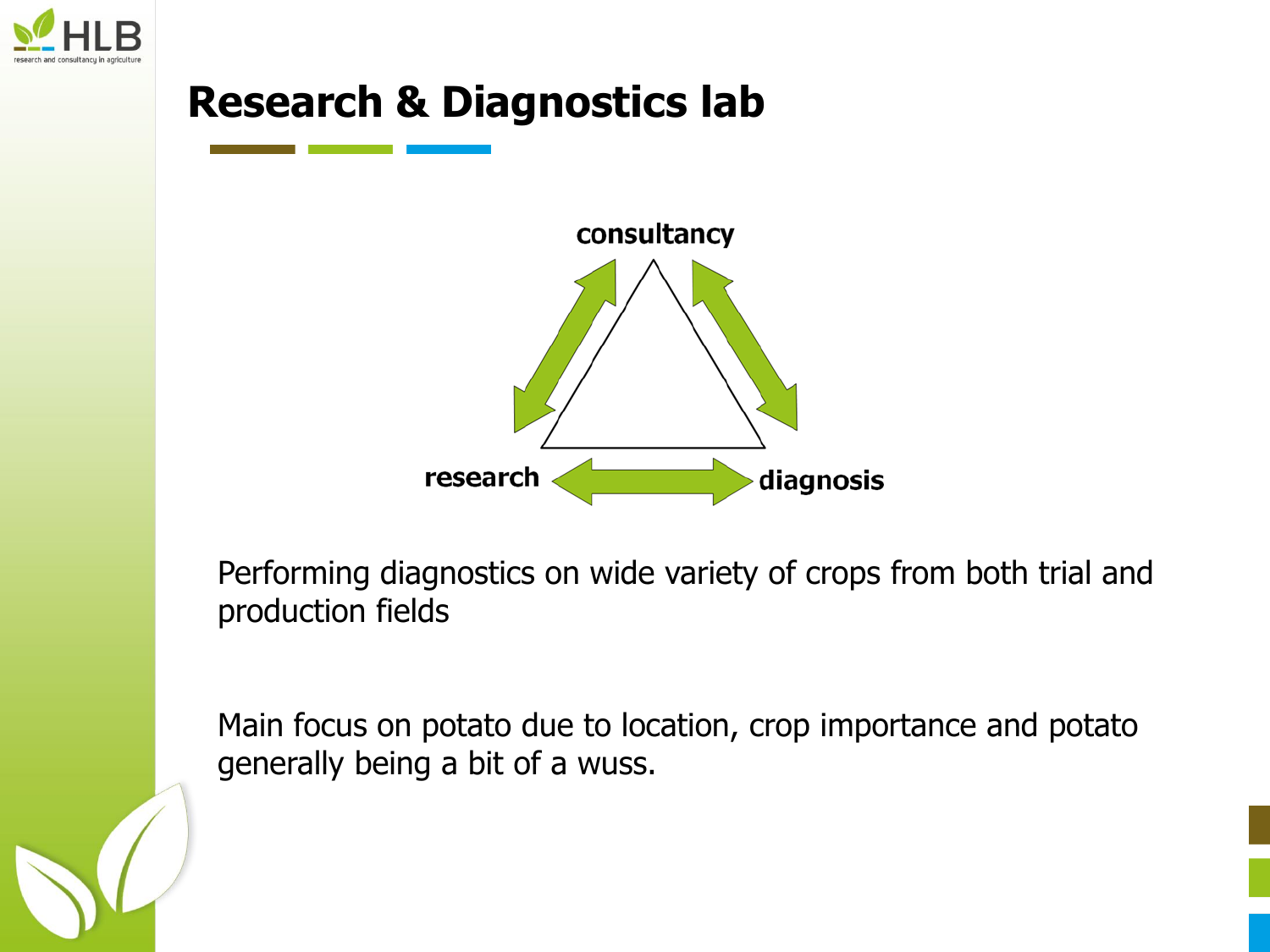

## **Diagnostics on potato**

|                                                                                          |                                                                      | Hill Separate & Completion in Auto Aure - Services 27 - 1418 10 - Struct - The Automobile<br>Cornell constructions of                                                                                                                                                          |                                |
|------------------------------------------------------------------------------------------|----------------------------------------------------------------------|--------------------------------------------------------------------------------------------------------------------------------------------------------------------------------------------------------------------------------------------------------------------------------|--------------------------------|
| succeptibility to diseases, curanty with create citizy are investigate.                  |                                                                      | In our disgnostics lab we neather a wide array of semptomatic crean. One to our location, the acrosps and its                                                                                                                                                                  |                                |
|                                                                                          |                                                                      | Every year, hundreds of putato species with vaning oyesubane are cealeded on a microscope, custodian and/or                                                                                                                                                                    |                                |
| chromatographic level.                                                                   |                                                                      |                                                                                                                                                                                                                                                                                |                                |
| There was ensured a short authorized flashest and highlight second authorizing flashess. |                                                                      |                                                                                                                                                                                                                                                                                |                                |
|                                                                                          |                                                                      |                                                                                                                                                                                                                                                                                |                                |
| <b>Turales</b> assis                                                                     | <b>Farmer</b>                                                        |                                                                                                                                                                                                                                                                                |                                |
| Executive<br><b>PURSUE</b>                                                               | 5-<br><b>SHOW</b>                                                    |                                                                                                                                                                                                                                                                                |                                |
| <b>General View</b>                                                                      | <b>Seate</b>                                                         | <b>Carls Intern</b>                                                                                                                                                                                                                                                            | $rac{1}{2}$                    |
| late state                                                                               | Group                                                                | Lewiston                                                                                                                                                                                                                                                                       | Conner                         |
| <b>BARNA BARN</b>                                                                        | <b>Sec</b>                                                           | <b>Room demain</b>                                                                                                                                                                                                                                                             | Telefak                        |
| <b>National</b><br><b>Back Street</b>                                                    | <b>Service</b><br>$\sim$                                             | <b>Museuman autor:</b>                                                                                                                                                                                                                                                         | Georgia                        |
| <b>Best Book</b>                                                                         | Commer                                                               | <b>King Lut I America</b><br><b>WEBSITE</b>                                                                                                                                                                                                                                    | <b>Domesto</b><br><b>COLOR</b> |
| <b>Tolet Road Ave</b>                                                                    | <b>County</b>                                                        | <b>Bandy</b>                                                                                                                                                                                                                                                                   | <b>COUNTY</b>                  |
| <b>MAG</b>                                                                               | <b>No service</b>                                                    | m                                                                                                                                                                                                                                                                              | <b>Contract</b>                |
| ≈                                                                                        | <b>Country</b>                                                       | m                                                                                                                                                                                                                                                                              | Aer.                           |
| $\sim$<br>×.                                                                             | <b>General</b><br><b>Turning</b>                                     | <b>Belteran Lat</b>                                                                                                                                                                                                                                                            | <b>CALIFORNIA</b>              |
| <b>AFRIC</b>                                                                             | April 13                                                             | Customersmake Information"<br><b>Seat injury security by Mandeville</b>                                                                                                                                                                                                        | Course.<br>Gregory             |
| <b>Distanzano &amp; Ave</b>                                                              | <b>Designed</b>                                                      | <b>Philad Barbara</b>                                                                                                                                                                                                                                                          | <b>TANAGE</b>                  |
| <b>Subine tendor</b>                                                                     | <b>Departure</b>                                                     | <b>Number of contact</b>                                                                                                                                                                                                                                                       | <b>Connect</b>                 |
| <b>Band and Arts</b>                                                                     | <b>Announced</b>                                                     |                                                                                                                                                                                                                                                                                |                                |
| <b>Britainness Period School</b><br><b>Boltony Juga 198 meter</b>                        | <b>Service</b><br><b>Service</b>                                     |                                                                                                                                                                                                                                                                                |                                |
|                                                                                          |                                                                      | Powdery scale Cicongogans subtimizined is very frequently observed. Often containt with                                                                                                                                                                                        |                                |
|                                                                                          |                                                                      | donate line to noticer annation (Ministeger clubscast), stew rematades<br>Tell much can be done againd, powders scali: it occurs in many scib and has no leveur.                                                                                                               |                                |
| (Differential and an experiency teach (Simunifermanearus).)<br>specific tourieurs.       | tagether with singest P/1 or P/H.<br>DIM/oyeahers separat is shroom. | Prints Assula Nogac, UKA (PAME) avectors are often contact with Expe-<br>caused by calcum chifesens. This BHTV and her blight-surrotone. It is transferred<br>by aplitik and rargims a helping virus to replicate. Therefore it is often found                                 |                                |
|                                                                                          |                                                                      | New excessive the others after hour learn in matter with resolute backinton or wwast<br>supermants, there is forest of not can access thousands are difficult to connectly disances<br>Aug to brechovely of charmingly Denny than detection deal) being patentially duranties. |                                |

| <b>Diseases (Tubers)</b>                         | <b>Occurrence</b> |
|--------------------------------------------------|-------------------|
| Powdery scab                                     | Common            |
| Fusarium spp.                                    | Common            |
| <i>Phoma</i> spp.                                | Common            |
| Alternaria solani                                | Occasional        |
| Late blight                                      | Common            |
| Armillaria dry rot                               | Rare              |
| Silver scurf                                     | Common            |
| <b>Black Dot</b>                                 | Common            |
| <b>Black Scurf</b>                               | Common            |
| <b>Violet Root Rot</b>                           | Common            |
| <b>PAMV</b>                                      | Occasional        |
| <b>TRV</b>                                       | Common            |
| <b>PVY</b>                                       | Common            |
| <b>PVA</b>                                       | Occasional        |
| <b>PMTV</b>                                      | Rare              |
| <i>Dickeya</i> spp. & <i>Pectobacterium</i> spp. | Common            |
| Rootknot nematode                                | Occasional        |
| Stem nematode                                    | Occasional        |
| Non-Germination/Herbicide damage                 | Common            |
| Herbivory (slugs, mice, insects)                 | Common            |

| <b>Diseases (Plant)</b>              | <b>Occurrence</b> |
|--------------------------------------|-------------------|
| Early blight                         | Common            |
| Late blight                          | Common            |
| Ozone damage                         | Common            |
| Rhizoctonia solani                   | Common            |
| White mold (Sclerotinia)             | Occasional        |
| Verticillium wilt                    | Common            |
| <b>Black dot</b>                     | Common            |
| <b>PVY</b>                           | Common            |
| <b>PVA</b>                           | Rare              |
| <b>Bacterial rot</b>                 | Occasional        |
| Cyst nematodes (Globodera)           | Common            |
| Root lesion nematodes (Pratylenchus) | Occasional        |
| Thrips, beetles                      | Occasional        |
| Nutrient deficiencies                | Common            |

Varying from quick 2 minute microscopic checks to real mystery samples that take weeks

Microscopic and molecular analyses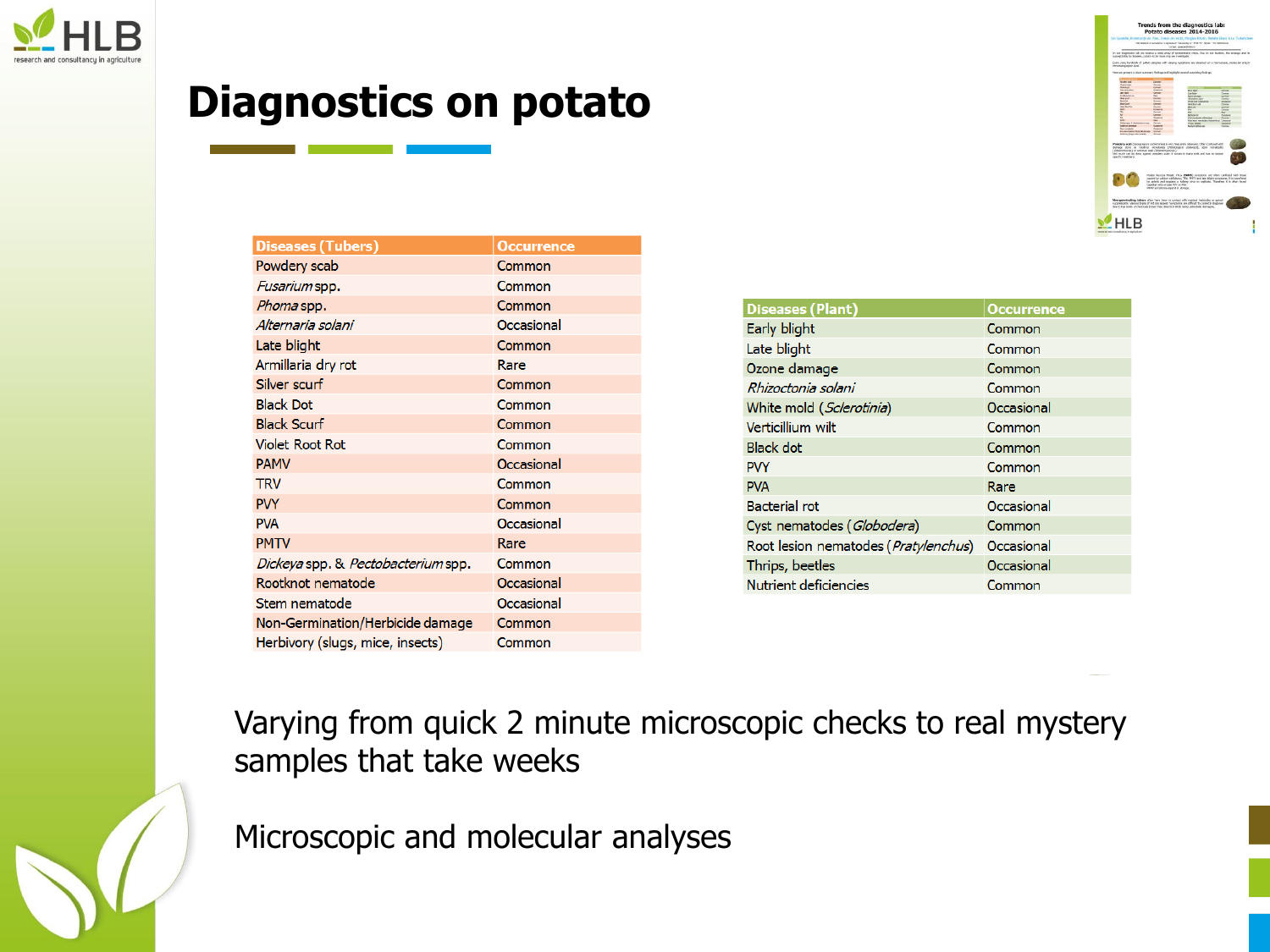

## **PAMV: Potato Aucuba Mosaic Virus**





#### **Foliage**

Yellowing, mosaic, occasional deformation. Very much cultivardependent Can be confused with: PMTV, TRV, mutants

#### **Tubers**

Necrotic (brown/black) tissue Can be confused with: PMTV, TRV, Calcium deficiency, "necrotic hearts" (oxygen deficiency), late blight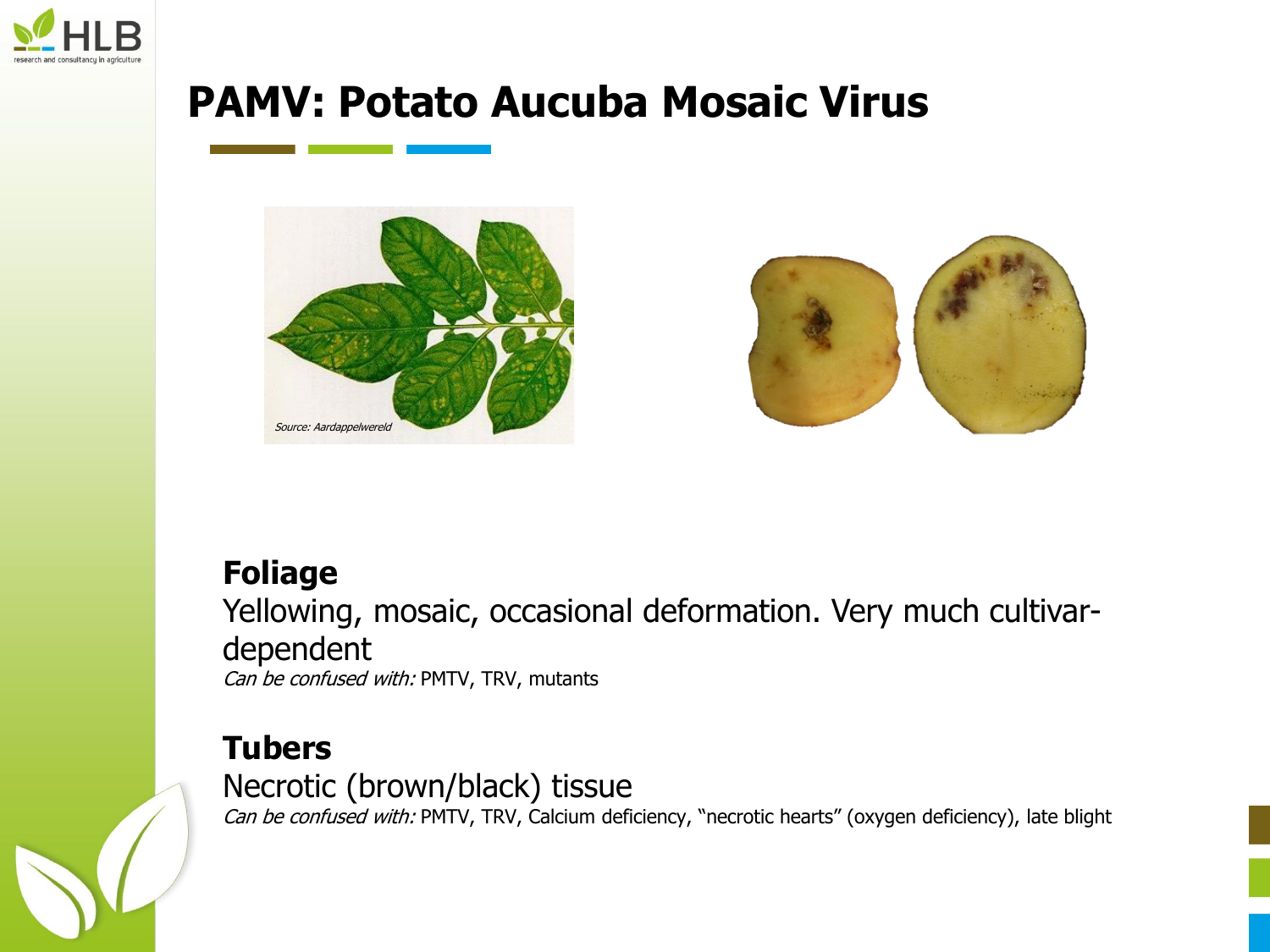

# **PAMV: Lifestyle and transmission**



- Transferred by aphids, most notably Myzus persicae (peach aphid)
- Expands in storage (!)
- Can be transferred mechanically from infected to clean plants

- Needs help to transfer: Potyviruses linked to PAMV
- Potyviruses include PVY and PVA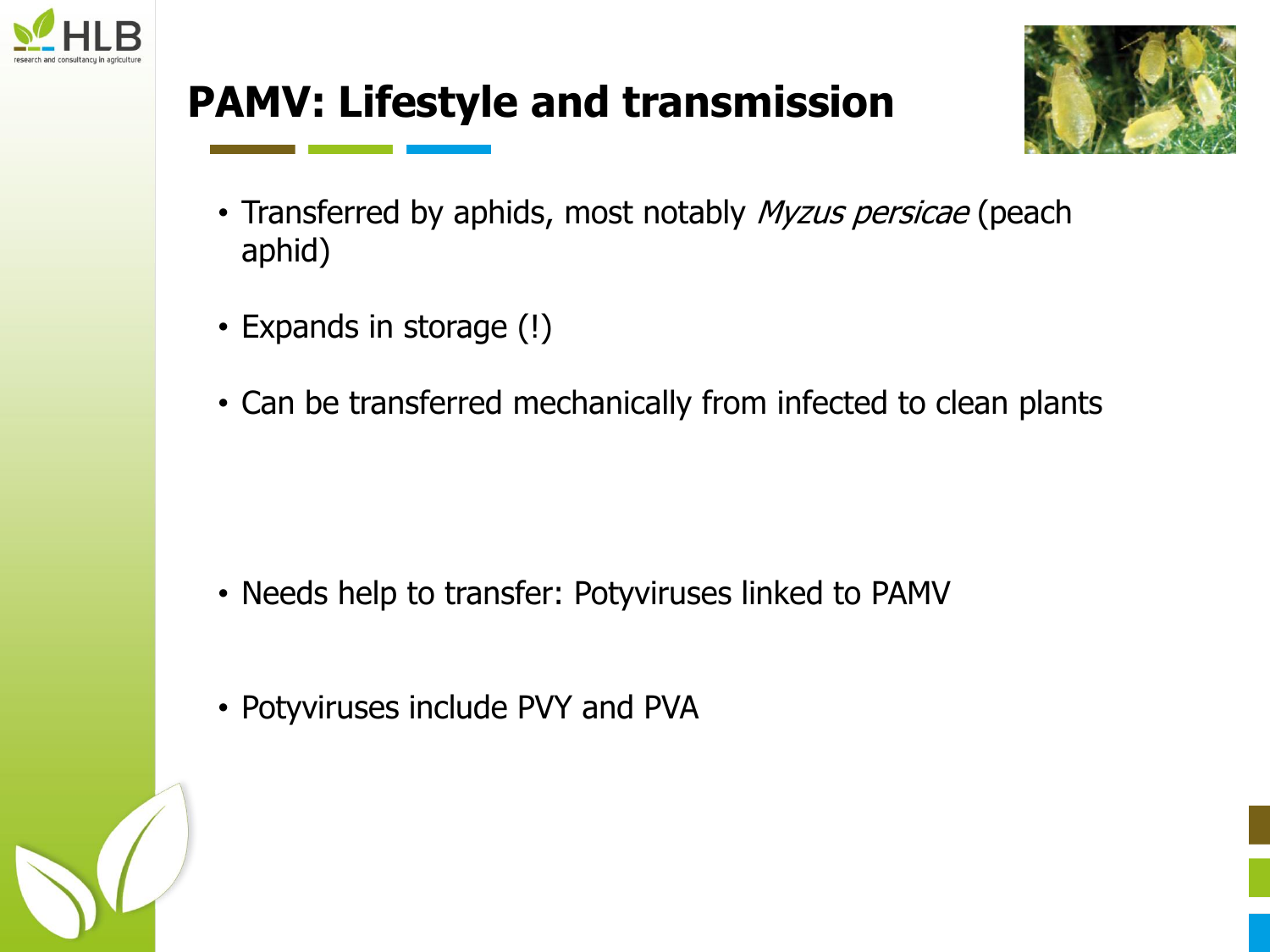

# **The PAMV story becomes a PVA/PVY story**

**PVY**

Well-known virus. Tested for both officially and voluntarily

Accepted up to 10% in ware potatoes

**PVA** Can be tested for, but is not done often

Often asymptomatic, can resemble sulfur deficiency

**PAMV** Rarely tested for!

Any other potyviruses out there?

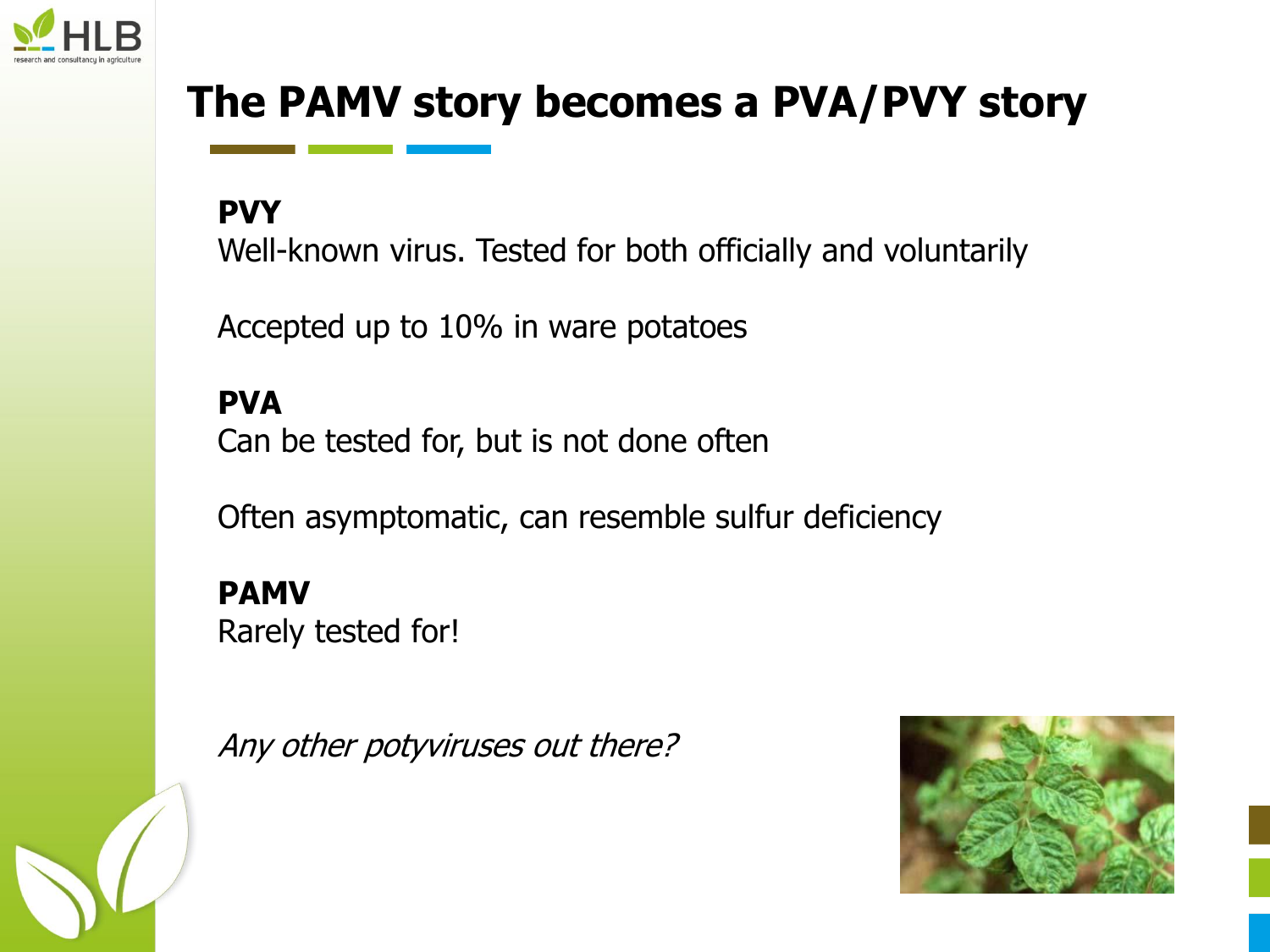

## **PAMV found in…:**

**Netherlands** 

Belgium

France

Poland



 $\rightarrow$  6 different cultivars positive in 14 samples

5 positive PVY, 8 positive PVA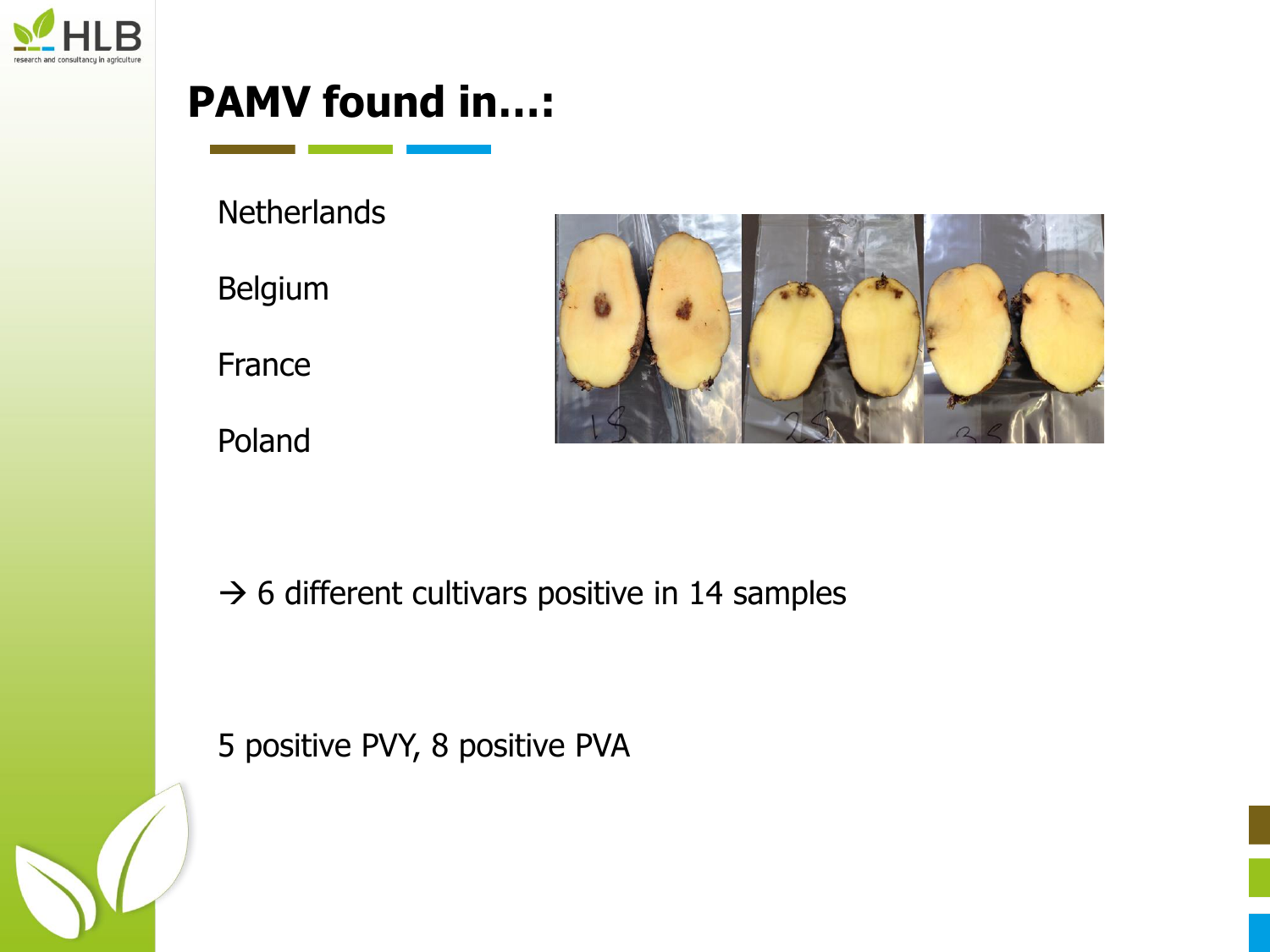

# **PAMV can be transmitted throughout the plant**

Small trial

Tubers positive for PAMV and PVY, containing necrotic symptoms planted in small greenhouse free of aphids

Daughter tubers tested positive for PAMV and PVY

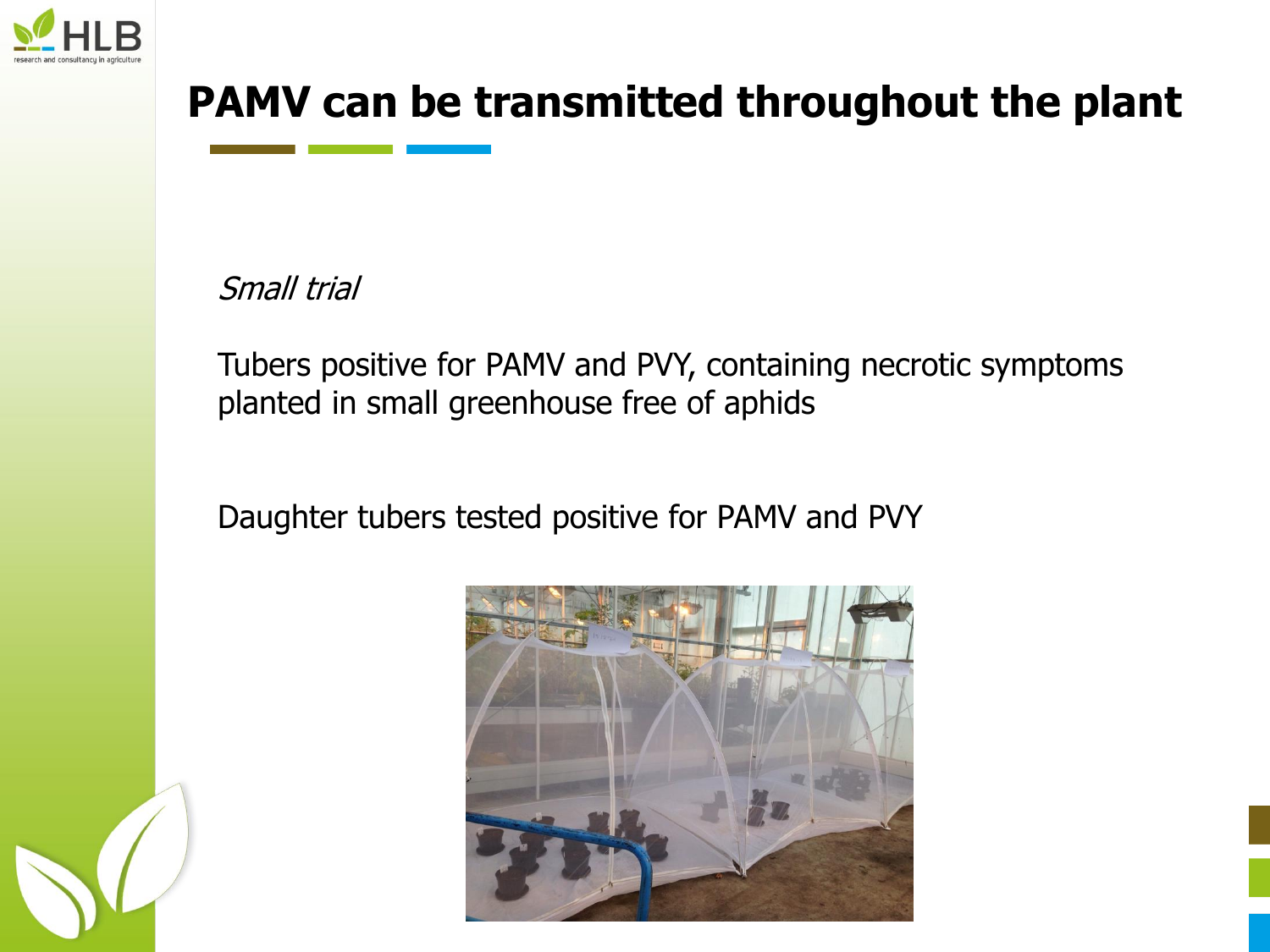

### **The message**

PAMV is present in the Netherlands and the surrounding countries

We only get diagnostic samples: the size of the problem remains to be studied

Causes necrotic lesions in tubers, mostly causing problems in ware potato production

Not much known about the virus other than its relationship with potyviruses (often comes with PVA and/or PVY)

#### **Basically a warning: don't overlook PAMV.**